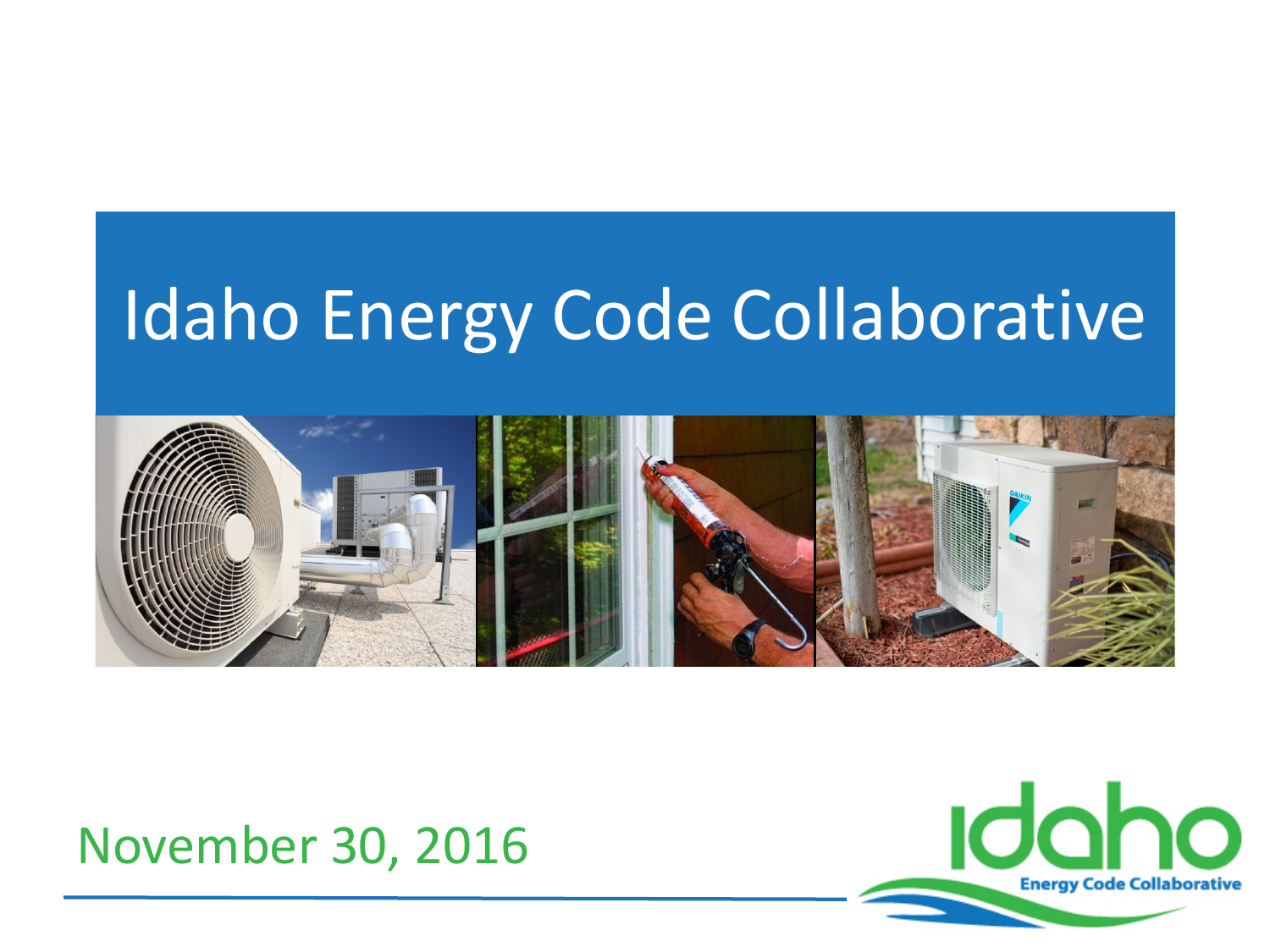# Idaho Energy Code Collaborative

### **Overview of the Collaborative**

- Core Collaborative funded by NEEA is made up of about a dozen key stakeholders (IDABO, DBS, AIC, Circuit Rider and consultants)
- Larger Collaborative made up of wider range of stakeholders that include utilities, builders, architects, engineers, elected officials, trades, suppliers, and non-profit organizations (e.g. USGBC)
- Meetings tend to occur quarterly

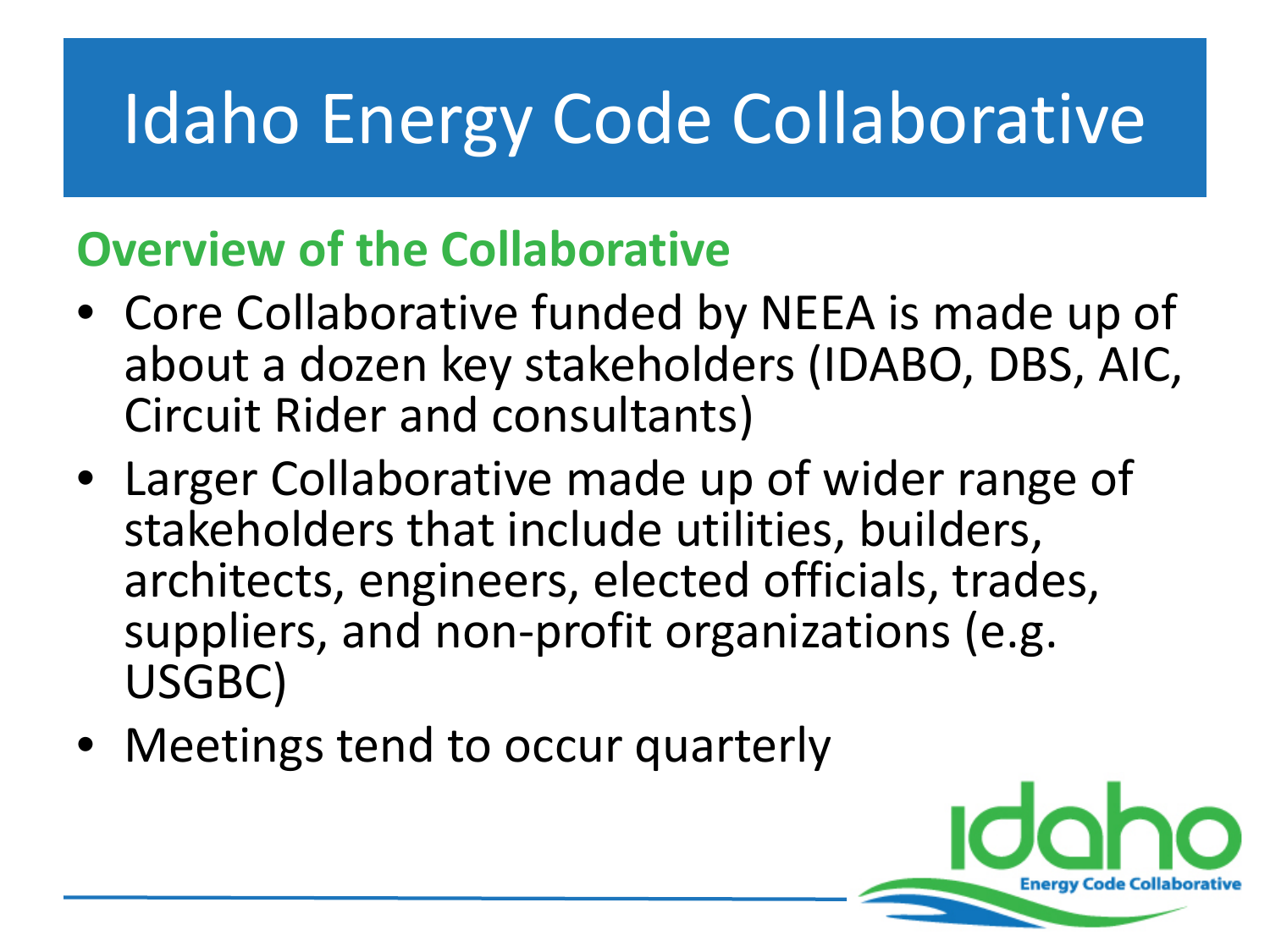# Idaho Energy Code Collaborative

#### **Our Mission**

• The Idaho Energy Code Collaborative facilitates energy code implementation through education, outreach and technical assistance and prepares for the adoption of new energy codes by vetting changes and providing an open forum for stakeholders to voice concerns and reach consensus.

#### **Code Adoption Process**

The code adoption process is dictated by Title 39. Codes are evaluated by the Idaho Building Code Board through the negotiated rulemaking process, which requires two public hearings that are not less than 60 days apart before they make a formal recommendation regarding adoption to the Idaho Legislature before the next session begins. The collaborative actively participates in this process.

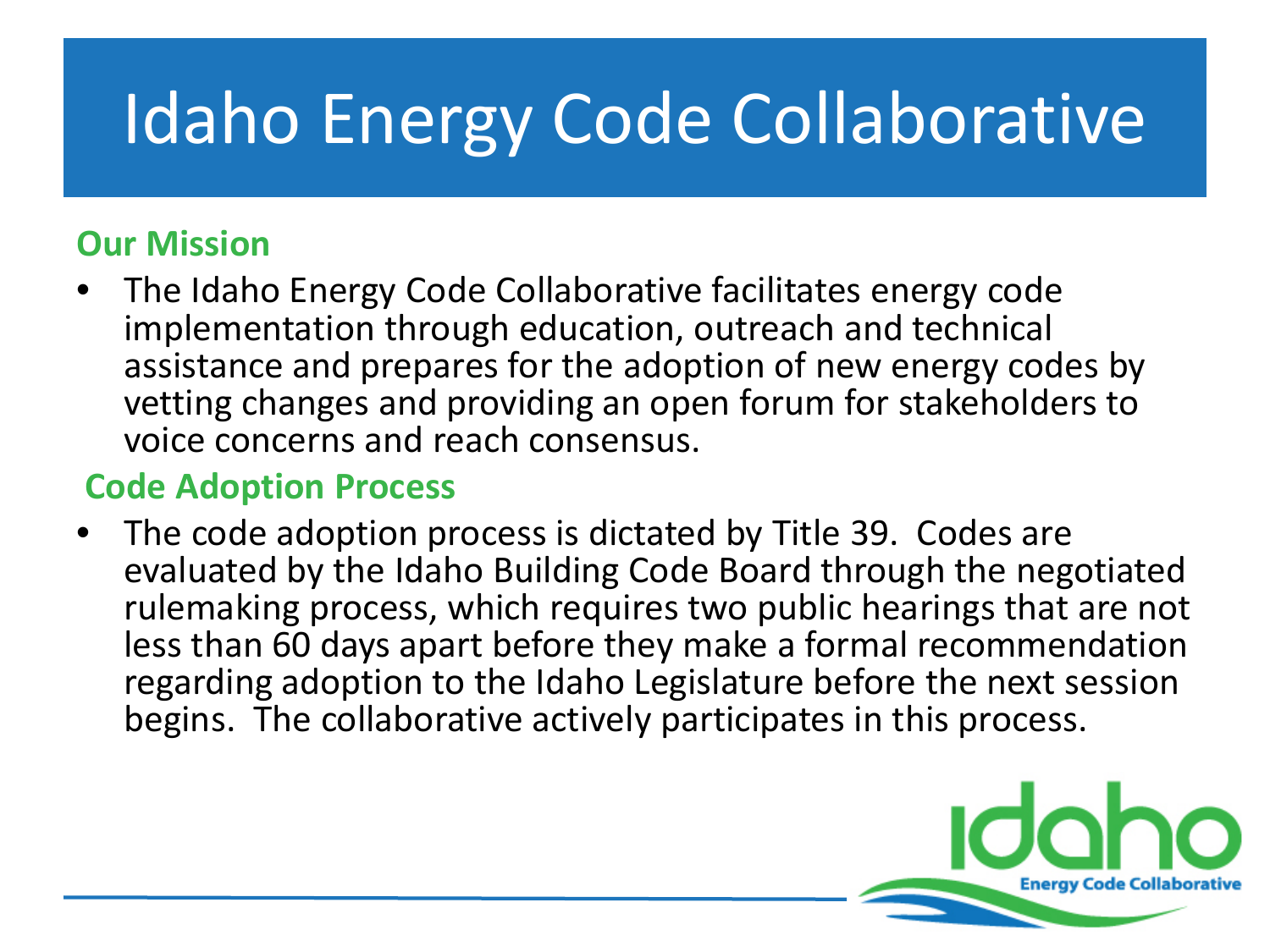### Accomplishments to Date

#### **Circuit Rider –** *Free Resource for Idaho!*

• To support energy code implementation, the Circuit Rider is the key resource for Idaho energy code questions and answers, code interpretations and enforcement strategies. He provides cost free energy code assistance through technical support and training.

#### **Code Adoption**

• 2015 IECC Commercial was approved by the Idaho Building Code Board and sent to Legislature for approval during the 2017 session.

#### **Above Code Initiatives**

- Five jurisdictions adopted the full 2012 IECC Residential.
- Creating designated above code outreach effort targeting jurisdictions. **Training**
- 914 attendees from 2014-2016 (not including repeat attendees) **Outreach**
- Idaho Energy and Green Building Conference
- 2012 Stakeholder Survey and 2013 Homeowner Survey